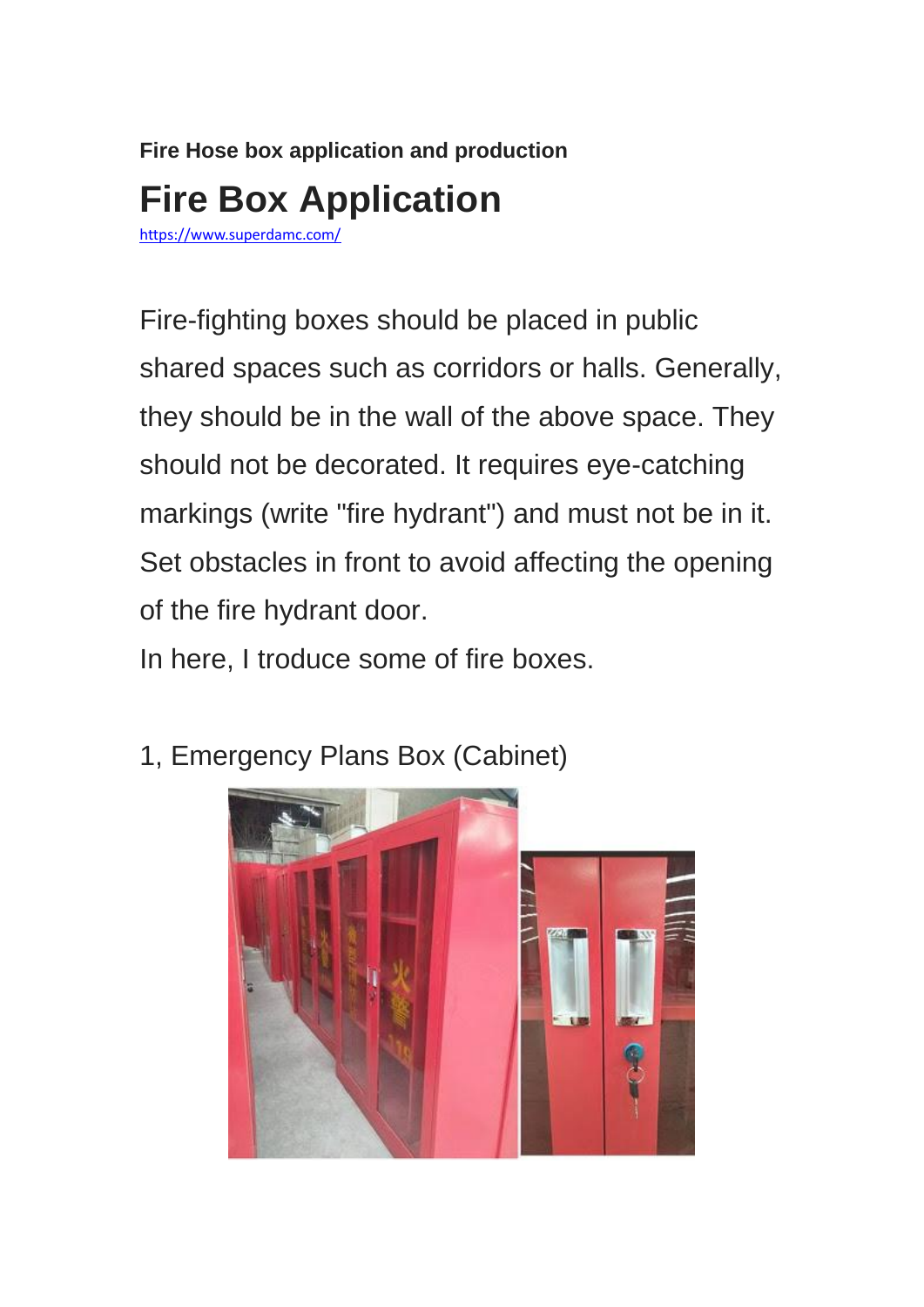## 2, Fire hose box & Fire hydrant box & Fire extinguisher box



3, Fire hose cabinet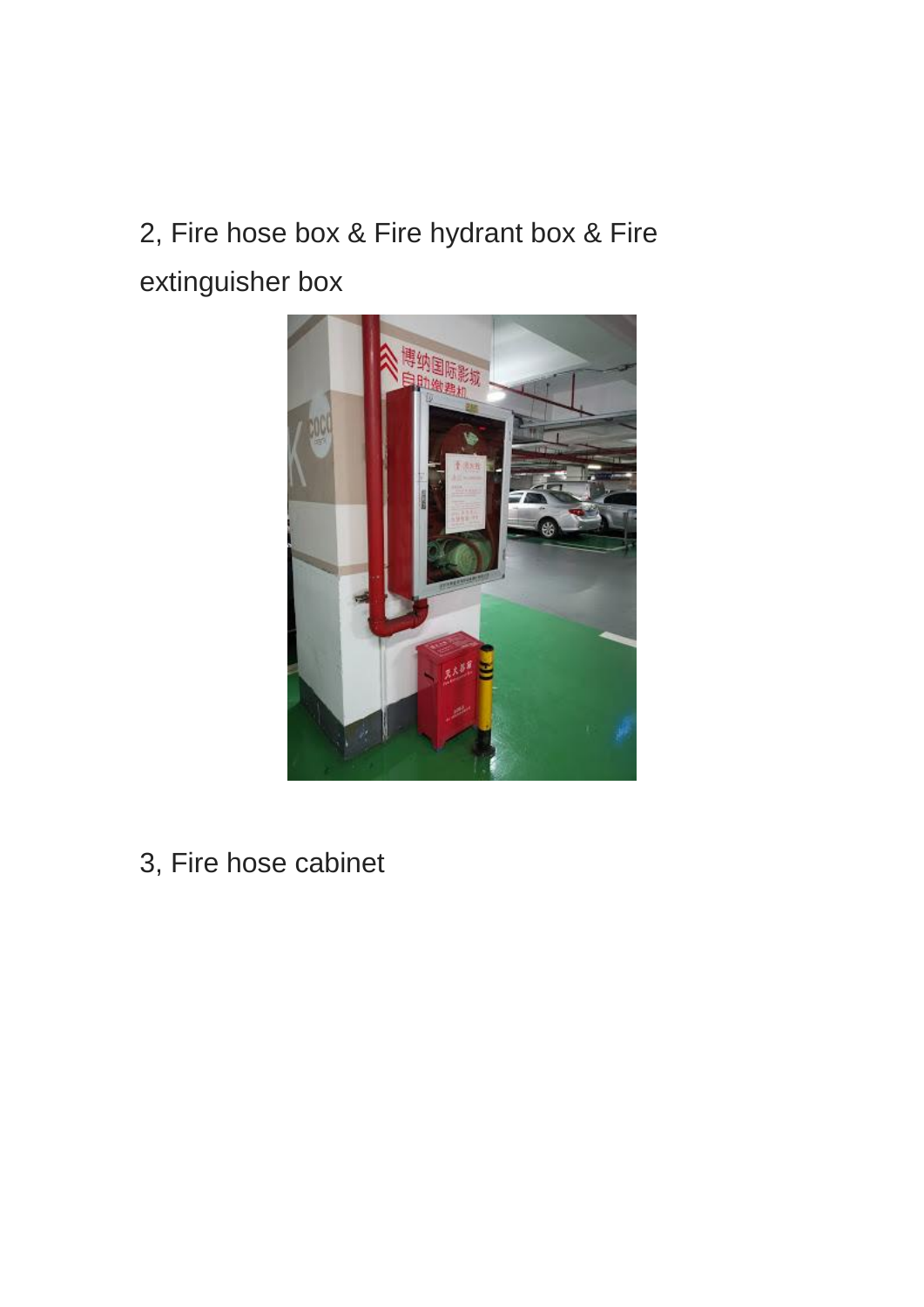

## **How to producing fire box & fire hose box & emergency plans cabinet**

Superda fire box production line series for design for differet galvanized steel or stainless steel bend enclosure box. Such as fire fighting hose box, fire house box, fire safety equipment box, fire box, valve cabient etc. Roll forming machine applies to enclosure forming and bending process. Roll forming line belt to be processed is manually placed on the discharge rack, and straightening. feeder and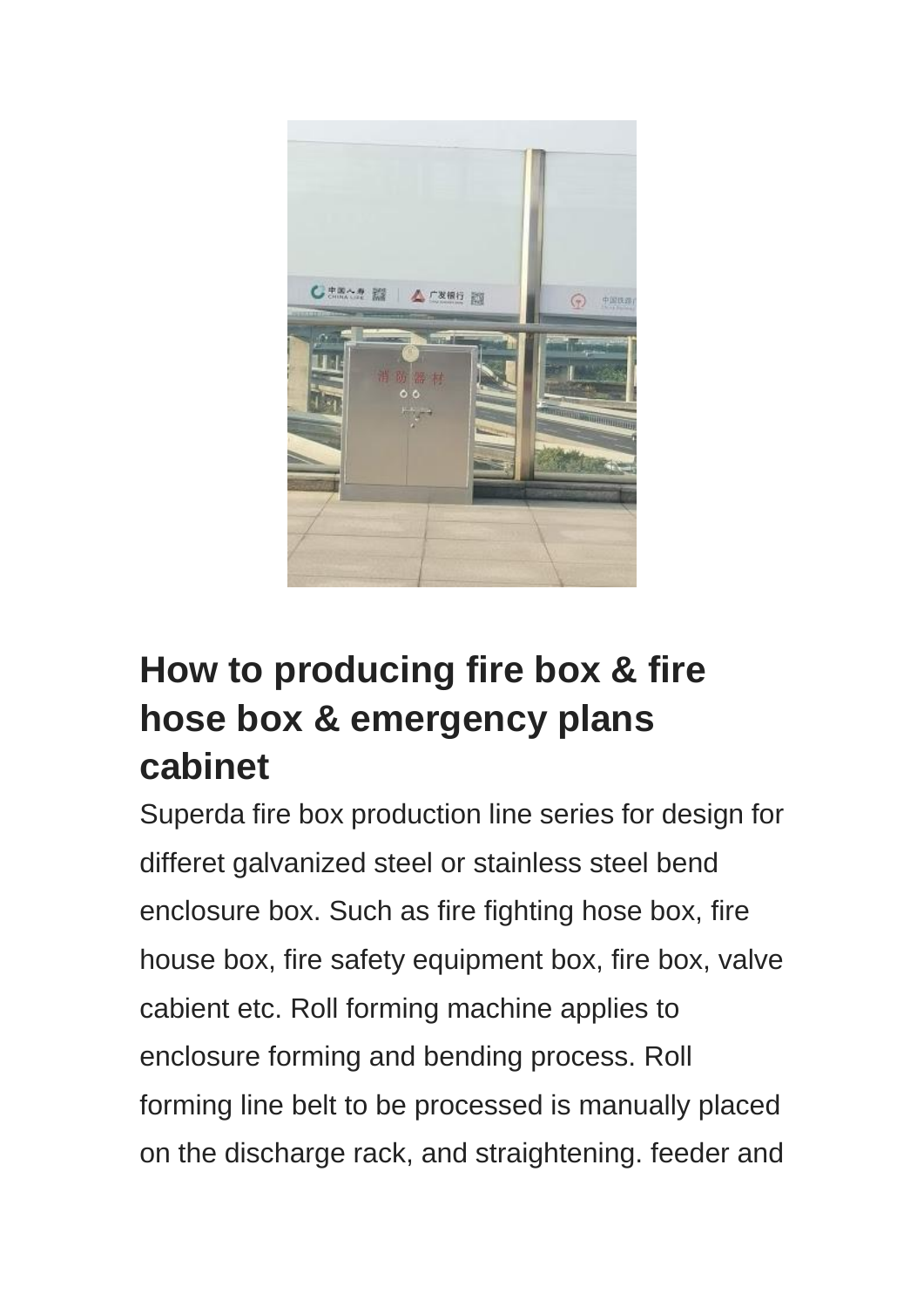hydraulic pre-punching hole and punches the notch, guide device send punched strip to the forming machine system to form the workpiece. After entering the bending part at a line speed of 0-13 m under the friction damping of the forming roller and the pressure roller The product is folded and cut off as required, and then manually packed and transported away.

Fire hose box production line production process layout



Fire box roll forming machine technical parameters

1, key original accessories detail serial number

brand

encoder Omron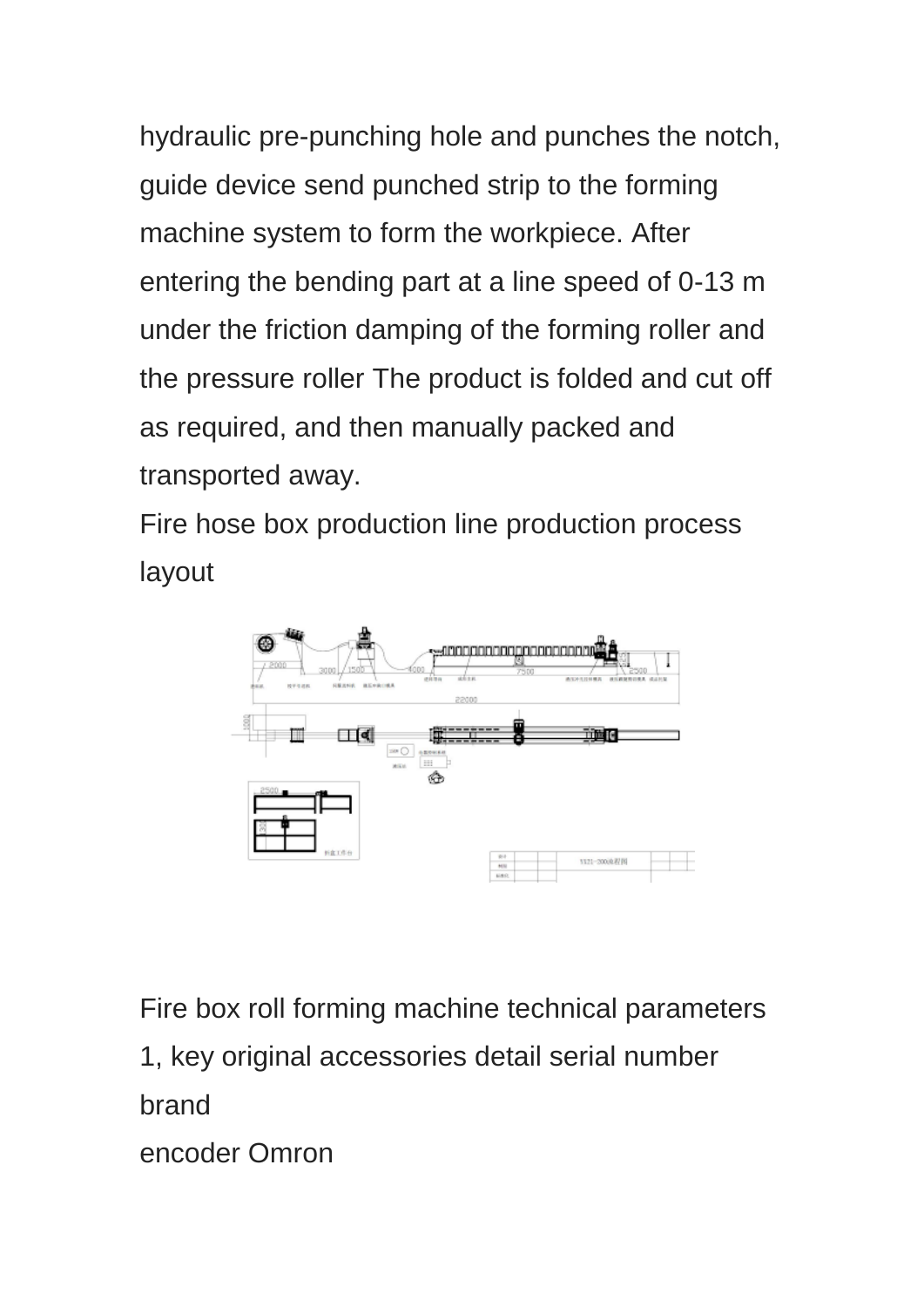human machine interface 7" programmable controller (PLC) Mitsubishi low voltage circuit breaker Chint Rail Taiwan silver servo system Mitsubishi

- 2, loading specifications
- a. Applicable materials, cold rolled coil, galvanized coil

b. Material quality: domestic GB standard

c. Tensile strength: δb≤ 780Mpa (Max.)d. Yield strength: δs≤510Mpa (Max.)

e. Material thickness: 0.4-1.5mm

f. Material width: 150-500mm (Max.)

g. Coil inner diameter: Φ360mm-Φ510mmh. Outer

diameter: Φ1250(Max.)

- h. Coil weight: 5 t(Max.)
- 3, Roll Forming System parameters
- a, number of forming station, 16 sets of roller forming
- b, spindle specification: Ø48mm 45# steel material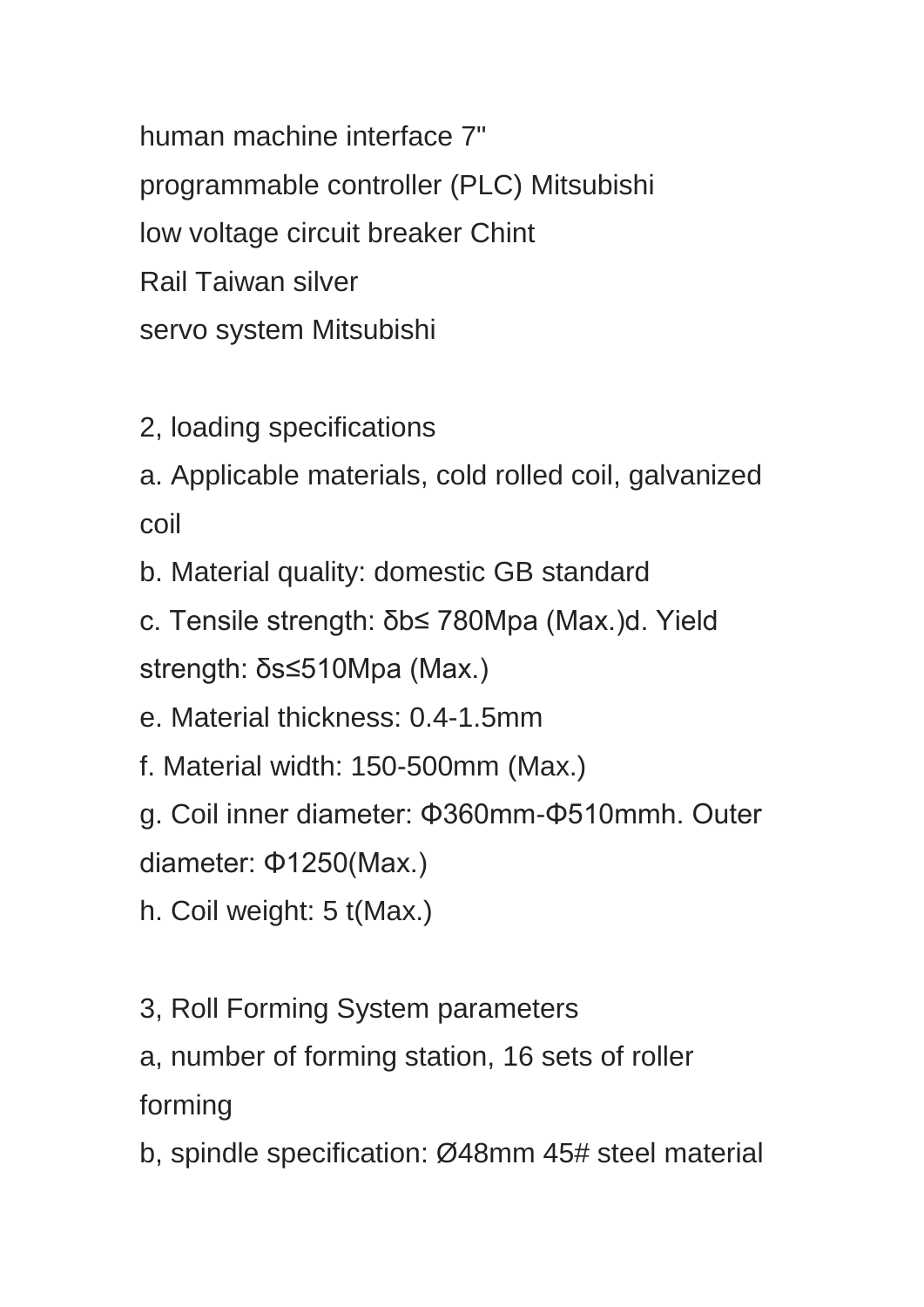quenching and tempering treatment c, Roller material: GCr15 steel heat treatment d, integral arch: finished by 25mm steel plate, the hole pitch error is less than 0.1mm, the thickness of the bottom plate: 20mm

Roller station (roll forming system) before painting



- 4, forming capacity
- a. The outer diameter of the coil: Φ1250mm (Max.)
- b. Material forming thickness: 0.4-1.5mm
- c. Product width 1 00mm-400mm adjustable
- 5. Speed parameter of fire box roll forming machine
- a. Line speed 0-13m/min
- b. Acceleration time <30 seconds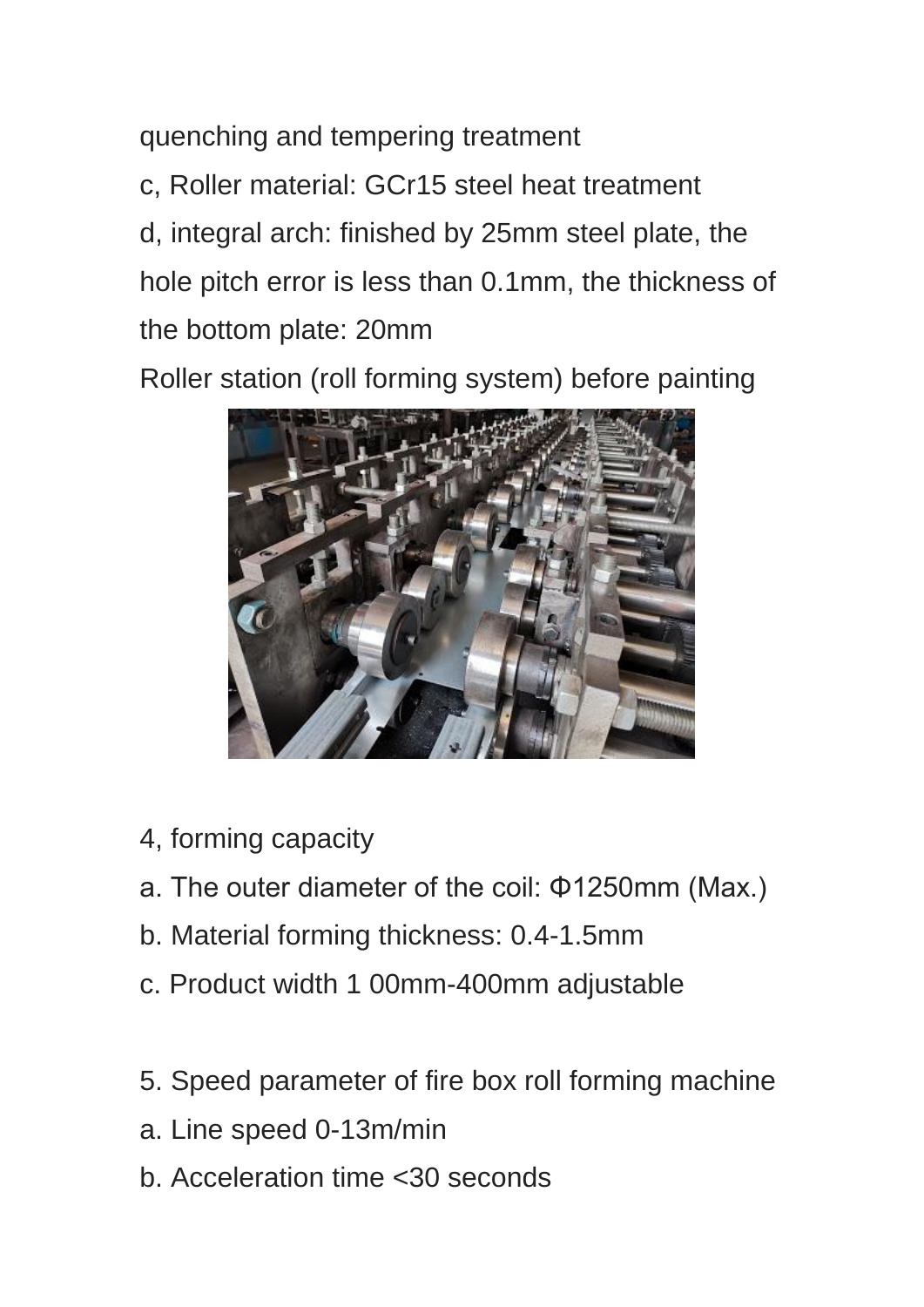- 6. Forming accuracy
- a. Shear length tolerance: ≤±0.3mm/m
- b. Width tolerance: ≤± 0.3mm
- c. Sickle bending: ≤2mm/m
- d. Burr: ≤0.1mm (new cutting edge cuts carbon steel

plate in reasonable clearance)

e. Height tolerance: ≤±0.3mm

Above tolerance with flat edgeless one-stage steel coil As a prerequisite.

Surface quality: The surface of the finished product after processing does not add any processing defects.

7. Other parameters of the equipment

a. Power supply: 380V/50HZ/3PH, can customized as per user country.

- b. Installed capacity: about 31Kwc.
- c.Forming speed: 0-13m/mind.
- d.Shearing method: Servo front shear
- e. Drive motor: Unwinder motor 4KW.
- leveling motor 2.2KW.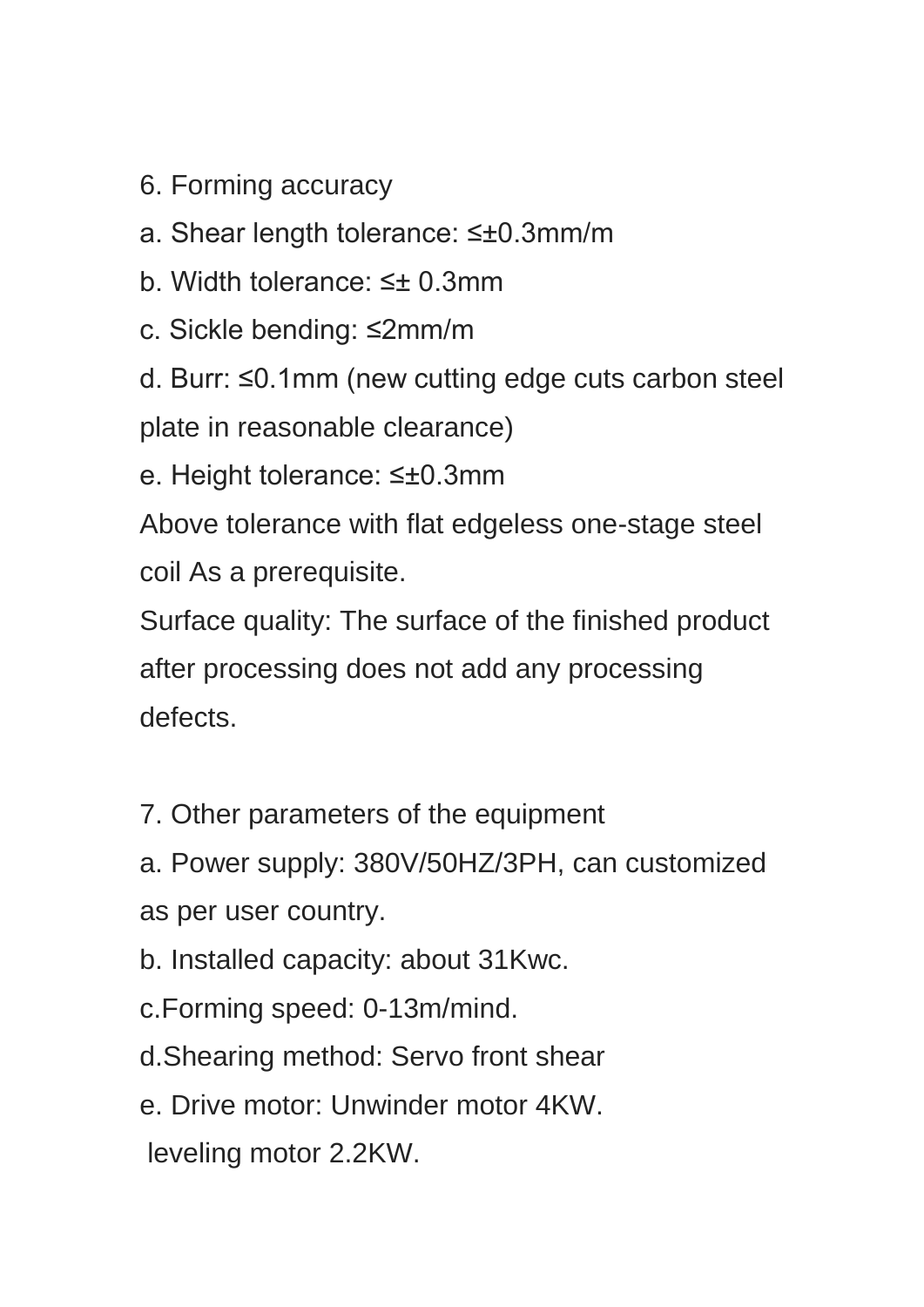hydraulic punching cutting and hydraulic tensioning motor (two sets) 11KW+7.5KW. forming main engine 5.5KW.

servo motor 2KW

f. Floor area (approx.): length 24m × width 3m (host specification 7mX1.7m)

g Production line direction: from left to right (on the console facing the unit).

h. Equipment color: (customer selection)

i. Superda fire house box equipment design can meet 12 hours of continuous production

j. Operating environment

1: Power supply voltage:  $380V \pm 10\%$  / three-phase four-wire,frequency: 50HZ Total power: about 31KW2: Environment Temperature: 0-40 ° C, relative humidity: 60-95% RH.

Equipment [fire box production line](https://www.youtube.com/watch?v=DJwtx1lna9Q&feature=youtu.be) machine list

1. Power cutting machine and hydraulic tensioning device

2. Power leveling machine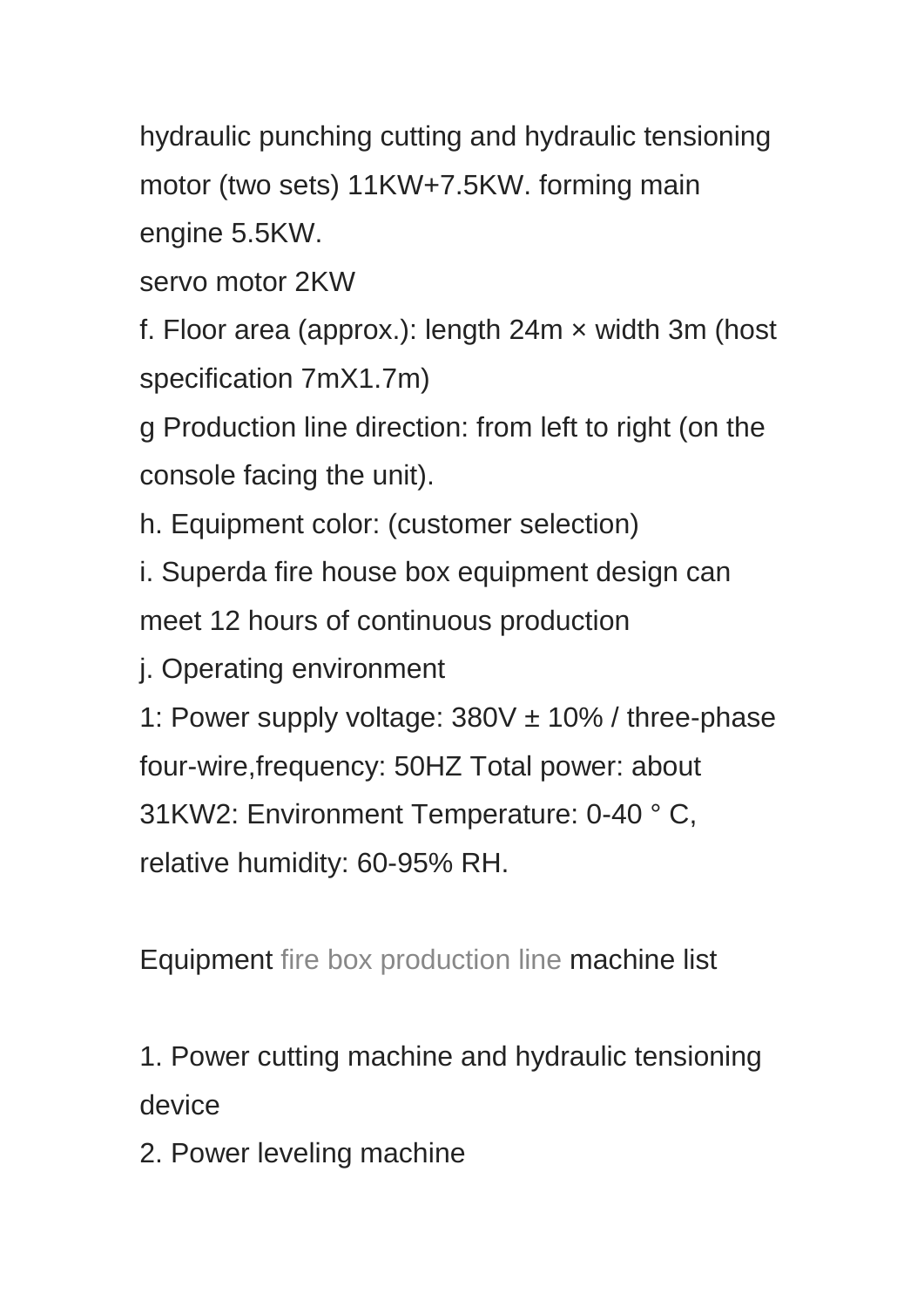- 3. Servo punching and cutting device
- 4. Conveying station
- 5. Forming machine
- 6. Hydraulic bending machine
- 7. Hydraulic system
- 8. Electrical equipment
- 9. Finished material feeding roller

5.Fire enclosure equipment structure and system configuration (process for production a enclosure) Overview: The production line mainly consists of discharging machine, leveling machine, punching and cutting machine, conveying table, forming machine, hydraulic folding machine, finished material handling device, hydraulic system, The electrical control part and the safety protection part are composed.

1. Discharge machine (uncoiler): for unwinding material and provide the sheet to the forming part, and the 5 ton electric discharge machine is hydraulically tensioned.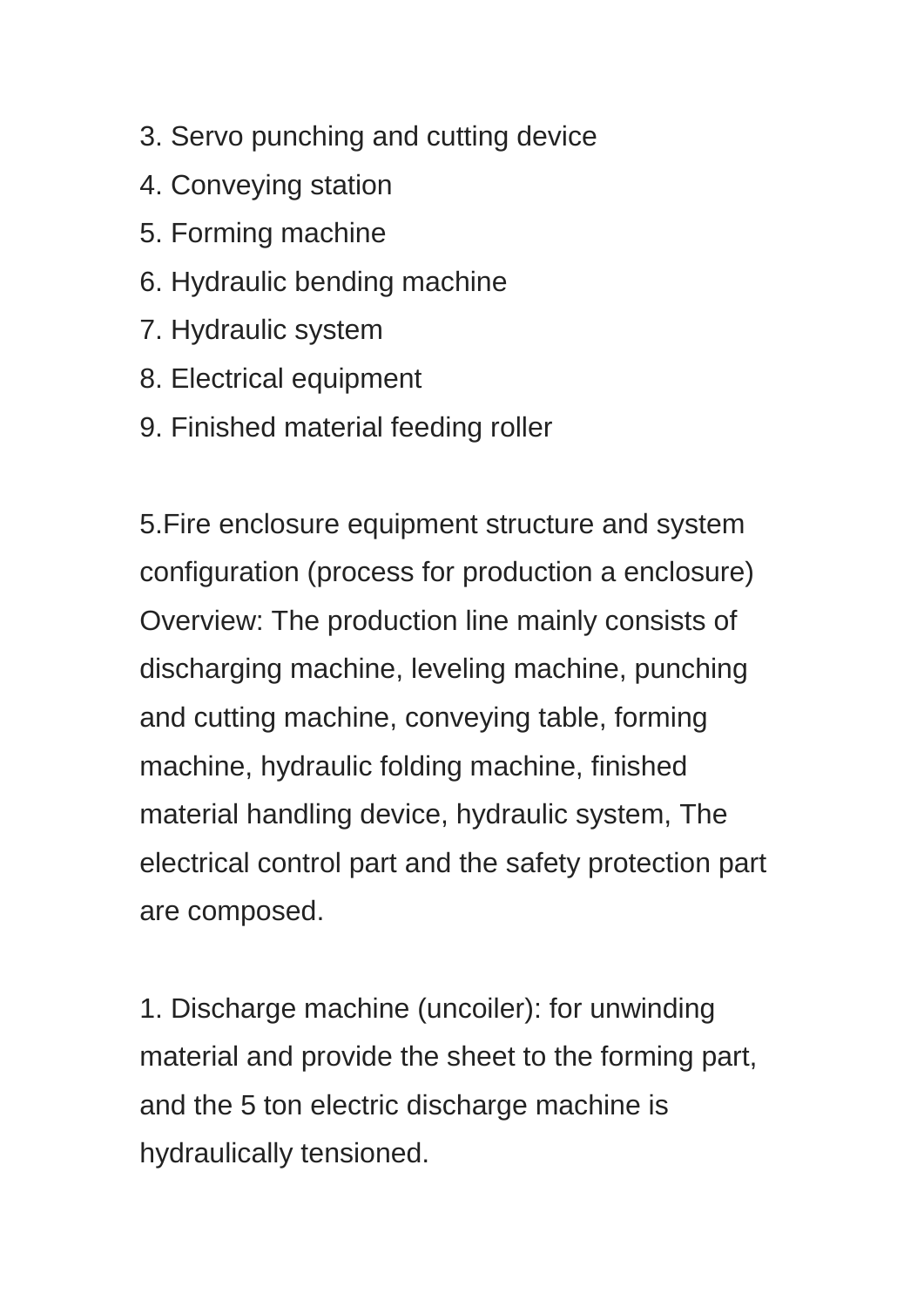2. Leveling machine: 9-roll precision leveling (upper 4 lower 5), 2.2KW electric feeding, used for straightening the material and eliminating material stress.

3. Servo feeder: 2KW servo system, precision feeder, punching device (mold) and cutting device. Uncoiler & leveling & feeder & punch and & PLC control cabinet



4. Roll forming machine system, The main machine base of this production line is welded with 100\*100\*3MM square steel, Shenzhen Superda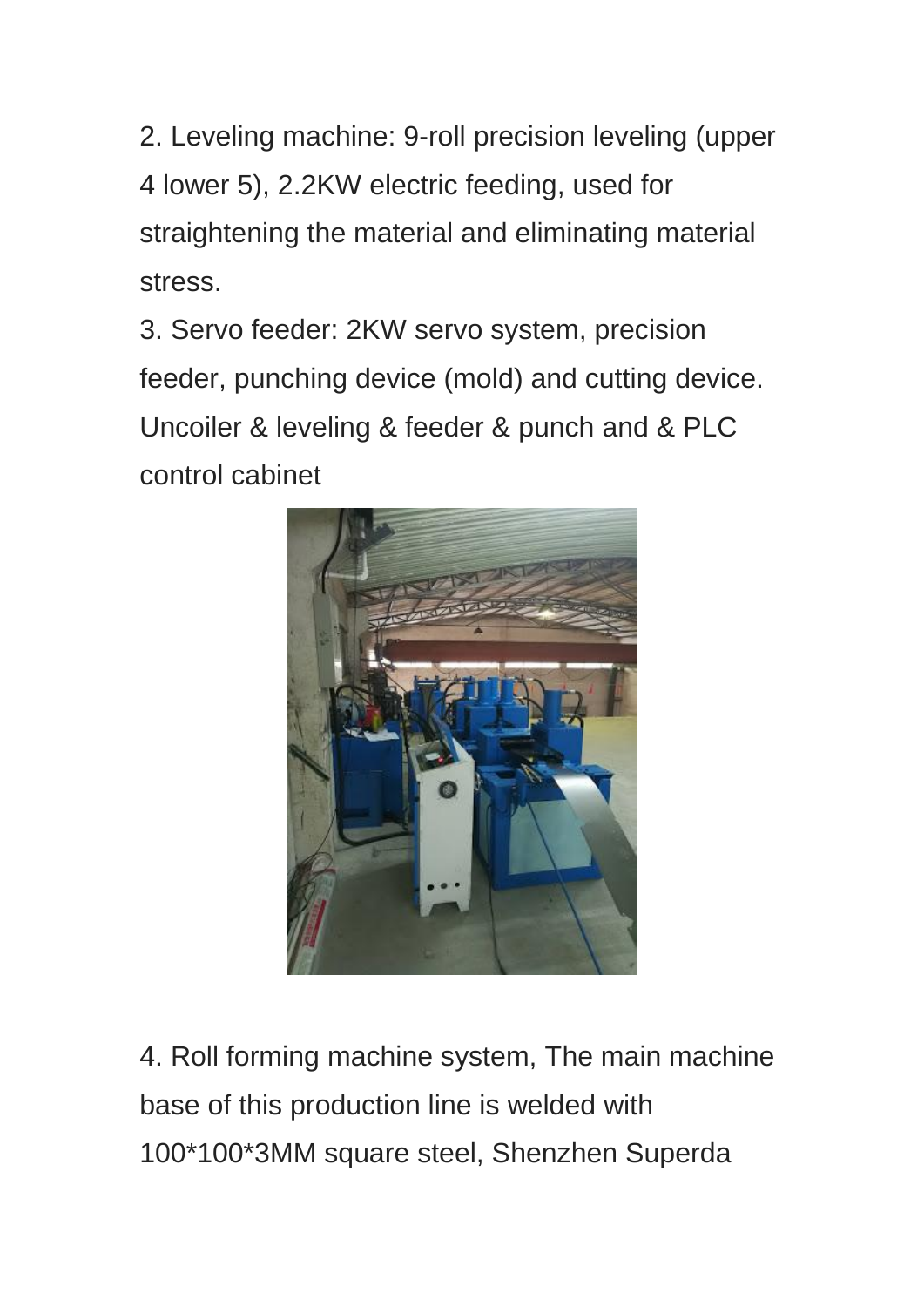Machine Co., Ltd. design the side plate is made of 25mm steel plate, the support part is made of high quality Taiwan bearing, the feeding adopts roller type, the discharge is adjusted by twisting up and down, the main machine has good rigidity and the structure is stable.

B: Rolling die (rolling boring): 16 sets of roller forming, all using high quality Gr12 die steel, HRC up to 58~60o are processed by precision CNC machine tool, the precision is 6~7, the surface roughness is above 0.8, forming The size is accurate and the surface of the formed workpiece is free from scratches.

Superda [fire house box roll forming machine](http://www.superdamc.com/) line manufacturering equipment.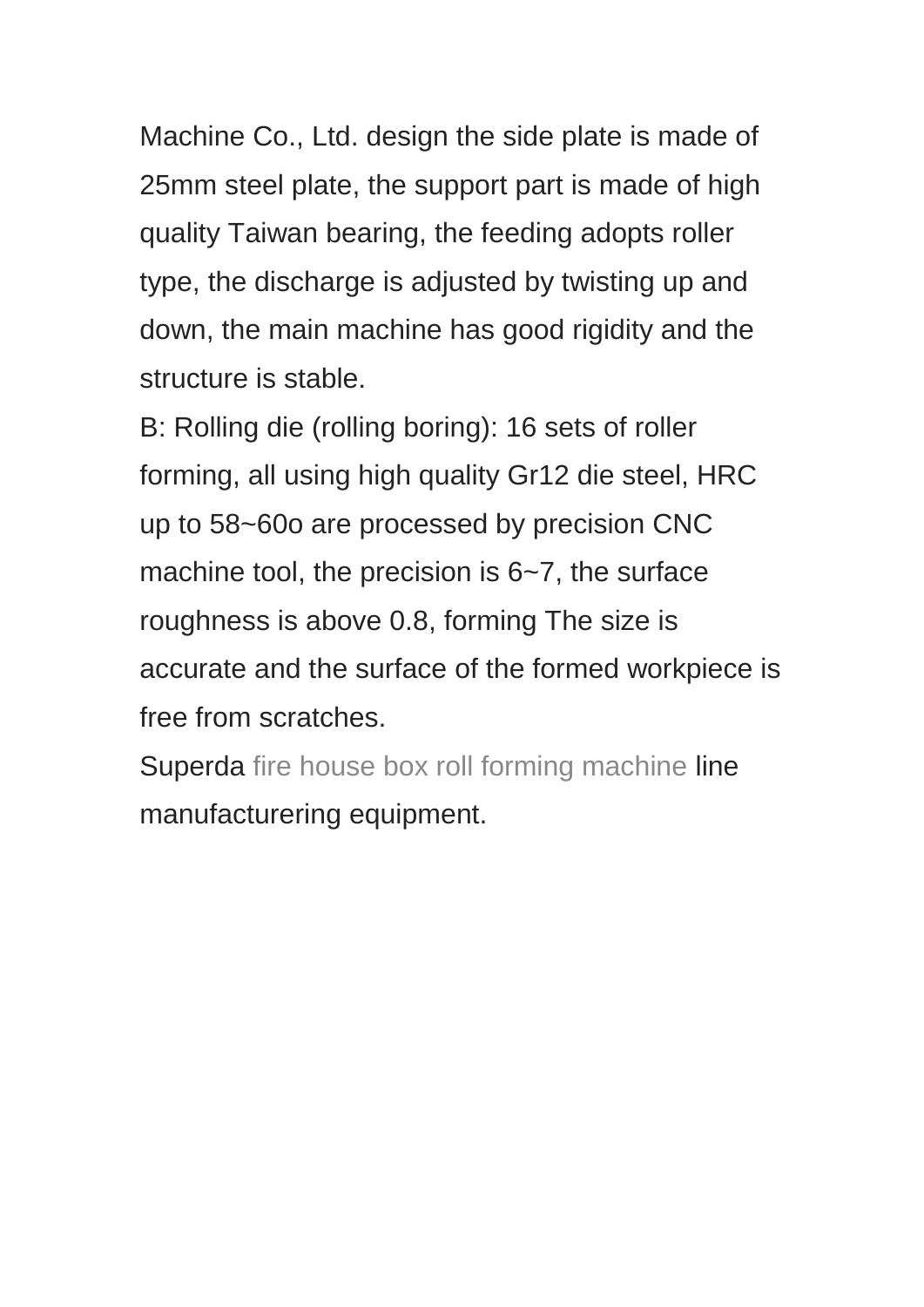

C: Transmission part: It is the conveying part of the forming power of the production line. Its power is transmitted from the main motor to the reduction gearbox, and then the gearbox is transmitted to the driving wheel through the gear. The driving wheel passes the excessive gear transmission, so that the upper and lower rolling turns synchronously.

3. Fixed length bending part: consists of fixed length device and bending mechanism. The fixed length device is fixed by the laser probe combined with the encoder. When the sheet material reaches the